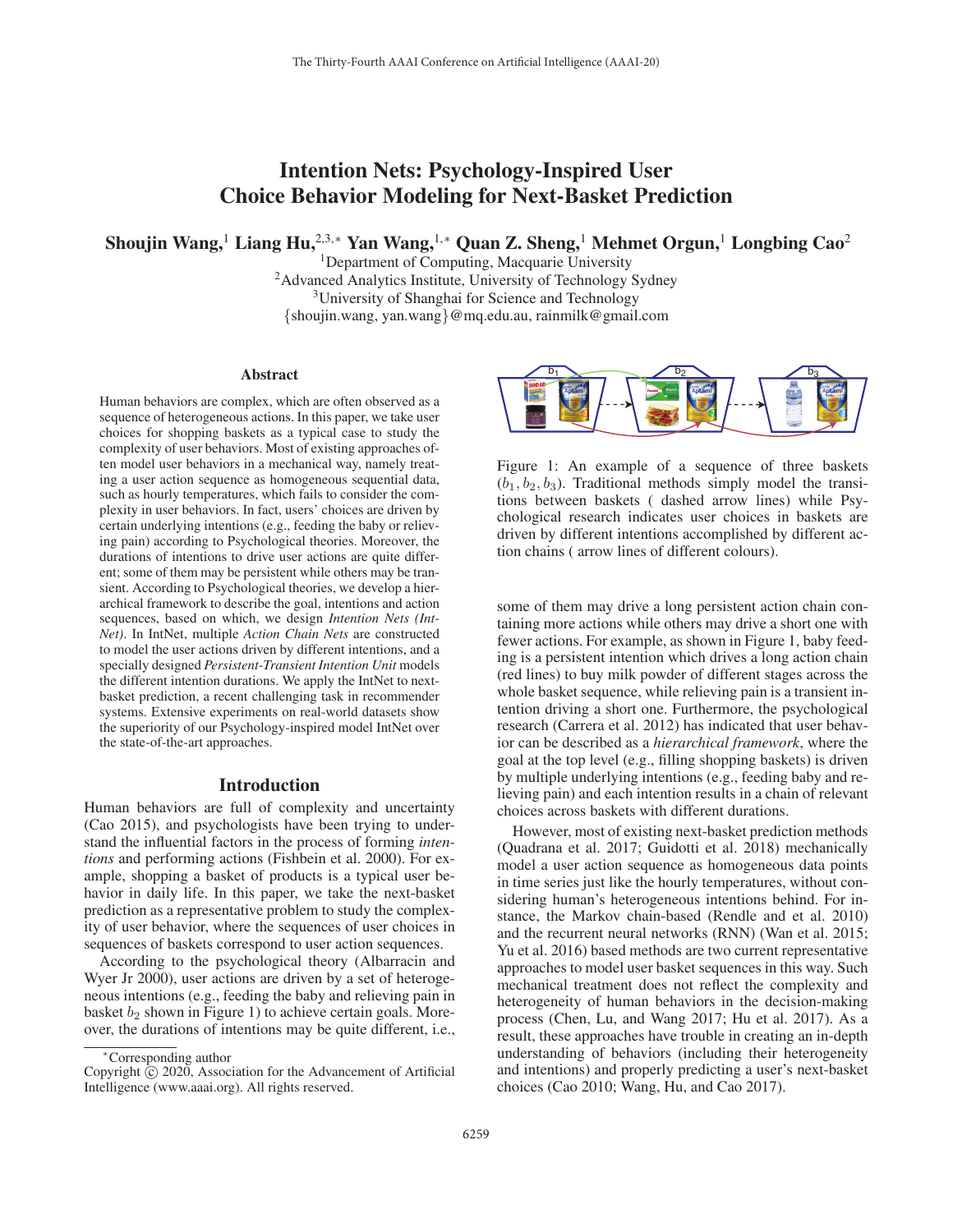In this paper, inspired by the psychological perspective on user behavior formation and development, we propose Intention Nets (IntNet) to model the complex and heterogeneous user behaviour sequences based on the aforementioned hierarchical framework for next-basket prediction. First, Intention Recognition Nets (IRN) are proposed as a component of IntNet to disentangle the potential intentions from the observed user choices on items in each basket. Hence, the choices (chosen items) in each basket are integrated as one intention-driven action according to the disentangled intentions. A sequence of actions for the same intention from multiple baskets form an action chain, and finally multiple action chains are built due to the multiple intentions behind the baskets. Then, the Parallel Action Chain Nets (PACN) are designed to capture the transitions inside action chains where each Action Chain Net (ACN) models one intention accordingly. Note that different intentions may hold for different influence durations in practice. Accordingly, we specially design the Persistent-Transient Intention Units (PTIUs) to equip each ACN with precisely modeling the dependency between actions according to the duration of each intention. With this special structure inside, a PTIU is able to simultaneously model the persistent intention states that require more actions to accomplish and transit intention states that involve only a few actions. Consequently, based on the current state of each intention, ACN predicts the next action required to accomplish the corresponding intention, i.e., ranking the candidate items for the next choice. As a result, the predicted items for all intentions together accomplish the goal of next basket choices. The main contributions of this work are summarized below:

- We propose a Psychology-inspired hierarchical framework to model the complexity and heterogeneity of user behaviors and their driving intentions.
- With the hierarchical framework, we design the Intention Nets (IntNet) with two main components: the Intention Recognition Nets (IRN) to disentangle heterogeneous intentions, and the Parallel Action Chain Nets (PACN) to model the transition of actions for each intention.
- IntNet is illustrated by addressing the next-basket prediction problem in terms of modeling the sequence of purchasing actions and their intention dynamics.

We conduct extensive experiments for next-basket prediction to verify the effectiveness of IntNet. The results on two real-world datasets show that IntNet outperforms the best baseline by 3% to 19.89% w.r.t. the prediction accuracy.

## Related Work

Existing work on next-basket prediction can be generally categorized into sequence model-based approaches and neural model-based approaches (Wang et al. 2019b).

Sequential patterns are widely used to capture the sequential dependencies between baskets. (Guidotti et al. 2018) proposed Temporal Annotated Recurring Sequence to simultaneously capture different factors (e.g., co-occurrence and sequentuality) that influence user choices for personalizing next-basket predictions. Pattern-mining-based approaches may greatly reduce the recommendation accuracy

and diversity by only recommending those frequent items while ignoring less frequent ones. Markov chain models are another solution to next-basket prediction. (Rendle and et al. 2010) proposed a Factorized Personalized Markov Chains (FPMC) model to factorize the transition matrix over underlying Markov chains on items from adjacent baskets to model sequential behaviour for next-basket recommendation. However, FPMC is a first-order MC model which only captures the first-order dependencies while ignoring higherorder ones, leading to poor recommendation performance (Hu et al. 2018; Wang and et al. 2019; Yao et al. 2018).

Recent years have witnessed the potential of neural models in modeling complex dependencies. (Wang et al. 2015) built a hierarchical representation model (HRM) based on shallow neural networks to construct a hybrid representation of the last basket to predict the next basket. In this way, HRM only captures the first-order dependencies between two adjacent baskets. Compared with shallow neural models, deep neural models like RNN are more powerful in modeling complex relations due to their complex architectures. (Yu et al. 2016) proposed a Dynamic REcurrent bAsket Model (DREAM) to both learn a dynamic representation of a user and capture global sequential features among baskets for next-basket recommendations. (Le and Lauw 2019) developed a sequence encoder built on RNN while incorporating the intra-basket correlations for more coherent basket recommendations. (Bai et al. 2018) incorporated the attention mechanism into RNN to emphasize those more relevant items for next-basket prediction. Although RNN-based approaches can capture higher-order dependencies among multiple baskets, they may generate false dependencies due to the employed rigid order assumption among any two adjacent baskets and bias to the recent baskets due to the memory decay (Wang et al. 2019a) .

To sum up, all the aforementioned work mechanically models user behaviour as homogeneous sequences without thoroughly considering the complex and heterogeneous human intentions behind. The lack of understanding of human intentions would significantly reduce the next-basket prediction performance. Actually, the theories of reasoned action and planned behavior (Fishbein et al. 2000; Carrera et al. 2012) in Psychology have revealed that intentions are the driving factors of actions and one intention requires a series of relevant actions to accomplish. Moreover, the current intention state leads to the subsequent actions (Malle and Knobe 1997). Inspired by these theories, we propose the Intention Nets to deeply model the complex and heterogeneous user behaviour for next-basket prediction by tracking the intention states behind user actions.

# Problem Statement

Given a user transaction dataset,  $D = \{s_1, ..., s_{|D|}\}\)$  denotes a set of sequences of shopping baskets (called baskets for short), where each sequence  $s = \{b_1, ..., b_{|s|}\}(s \in D)$  consists of a sequence of baskets associated with a user. Here  $|D|$  denotes the total number of sequences in D while the subscripts of s indicate the order of baskets. Each basket  $b = \{v_1, ..., v_{|b|}\}(b \in s)$  contains a collection of items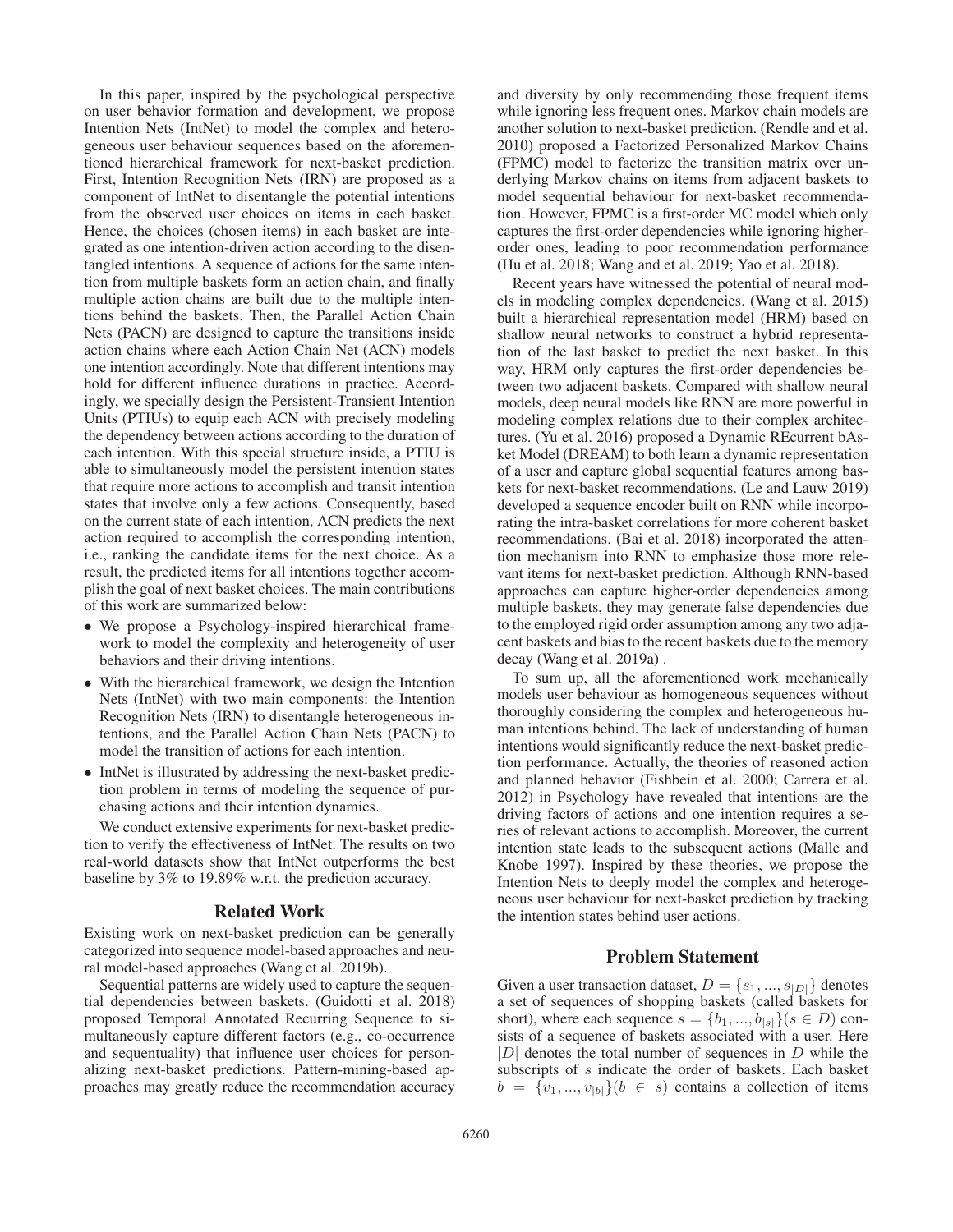in one transaction event. It should be noted that the subscripts in *b* do not rigidly indicate the order of items occurring in the basket since the order in which items are put into a basket are usually random and does not make much sense in real-world cases (Wang et al. 2018). All the items occurring in all baskets constitute the universal item set  $V = \{v_1, ..., v_{|V|}\}\.$  For a target basket  $b_t(b_t \in s)$ , all the baskets that occurred prior to  $b_t$  in s together constitute the sequential context (called context for short) of  $b_t$  over  $s$ , denoted as  $C_{b_t} = \{b_1, ..., b_{t-1}\}\$  where each basket  $b \in C_{b_t}$  is a contextual basket. Accordingly, each item  $v \in b$  ( $b \in C_{b_t}$ ) in the contextual basket is a contextual item. Given a context  $C$ with precedent  $(t - 1)$  baskets, a next-basket predictor aims to predict user choices for  $t^{th}$  basket, namely to generate a<br>list of items that are most probably to appear in basket  $h_t$ list of items that are most probably to appear in basket  $b_t$ .

# Intention Nets

The architecture of IntNet is illustrated in Figure 2 (a). Int-Net is mainly composed of two components: (1) Intention Recognition Nets (IRN), and (2) Parallel Action Chain Nets (PACN). IRNs first detects the intention behind each chosen item in a basket, and then builds an action representation with the embeddings of items associated with a specific intention. This action embedding is then used as an input of the current time step into the corresponding ACN. Each ACN consists of Persistent-Transient Intention Units (PTIUs) associated with the action embedding of each time step to model their transitions and durations. The last intention state  $h_{t-1,l}$  output from PITUs at step  $(t-1)$  is used as the intention-specific context embedding  $\mathbf{c}_l$  of the  $l^{th}$  intention. Then  $\mathbf{c}_l$  is used to predict the intention-specific items tion. Then,  $c_l$  is used to predict the intention-specific items in the next basket. Finally, the predicted items for each intention are assembled as the next basket. Next, we demonstrate the technical details of these two components.

#### Intention Recognition Nets

Given the items in a basket, IRNs aim to first detect the underlying intention driving a user to choose an item  $v_i$ . To be specific, each item v is projected into a K-dimensional emspecific, each item v is projected into a K-dimensional embedding vector **v**  $\in$  **W**<sub>e</sub>, where **W**<sub>e</sub>  $\in$  R<sup>K ×|V|</sup> is the embedding matrix of all items. Then, the embedding  $v_i$  of item  $v_i$  is input into IRNs.  $\mathbf{W}_p \in \mathbb{R}^{K \times m}$  is the intention filtering matrix, where  $m$  is the number of possible latent intentions (the optimal number of intentions is tuned by cross validation). To determine the intention behind each user choice, we employ a softmax function to compute the the probability associated with each intention. Specifically, the probability  $g_{i,k}$  of item  $v_i$  w.r.t. the  $k^{th}$  intention is given below:

$$
g_{i,k} = \frac{\exp(\mathbf{v}_i^\top \mathbf{W}_p[:, k])}{\sum_{h=1}^m \exp(\mathbf{v}_i^\top \mathbf{W}_p[:, h])}, \quad k \in \{1, ..., m\} \quad (1)
$$

Further, we adopt the gumble-softmax trick (Jang, Gu, and Poole 2017) to assign each item with a specific intention based on the above probabilities. Formally,

$$
y_{i,k} = \frac{\exp((\log(g_{i,k}) + \pi_k)/\tau)}{\sum_{h=1}^{m} \exp((\log(g_{i,h}) + \pi_h)/\tau)}, \quad k \in \{1, ..., m\}
$$
\n(2)

where  $\pi_1...\pi_m$  are the corresponding Gumbel noises which are independent and identically distributed samples drawn from Gumbel  $(0, 1)$ <sup>1</sup> and  $\tau$  is the temperature parameter (Jang, Gu, and Poole 2017). When  $\tau \to 0^+$ , the vector  $y_i =$  $[y_{i,1}...y_{i,m}]$  approximates a one-hot vector where only one dimension has the value 1, i.e. the item  $v_i$  concentrates on a single intention. In this paper,  $\tau$  is empirically set to be 0.01 to achieve the best performance.

Then, the action embedding w.r.t. the  $k^{th}$  intention can be obtained by aggregating the embeddings of all items in the current basket according to their corresponding intention assignment vectors **y**i:

$$
\mathbf{e}_{j,k} = \sum_{i=1}^{|b_j|} y_{i,k} \mathbf{v}_i
$$
 (3)

Therefore, we obtain an action embedding for each intention as the input of each time step for the Action Chain Nets.

# Parallel Action Chain Nets

The parallel action chain nets (PACN) consists of  $m$  action chain nets (ACNs), and one for each intention as shown in Figure 2 (a). Each ACN is composed of  $(t - 1)$  sequentially connected Persistent-Transient Intention Units (PTIUs) to model the sequential dependencies over the intention-driven actions, i.e., choices, in the  $(t - 1)$  contextual baskets. As stated before, the durations of different intentions may be quite different. The design of PTIUs aims to address this problem in an adaptive way, i.e., PTIUs are capable of learning the durations of heterogeneous intentions from data.

Persistent-Transient Intention Units. Due to the heterogeneity of intentions, some intentions are observed as persistent action chains while others are observed as transient ones. Traditional RNN cells like Long Short-Term Memory (LSTM) (Xingjian et al. 2015) or Gated Recurrent Unit (GRU) (Chung et al. 2014) are incapable of representing the heterogeneous durations of intention-driven actions due to the identical state updating operation at each time step. To this end, inspired by the great power of ordered neurons LSTM (Shen et al. 2019) in modeling hierarchical semantic meaning of sentences and paragraphs, we design the PTIUs to serve as the cells of each ACN. Specially, PTIUs introduce an intention duration detection module to weigh the persistence and transience of an intention and apply different update strategies to update the intention states accordingly.

The specific structure of a PTIU is depicted in Figure 2 (b), where a persistent intention gate and a transient intention gate are used to softly specify the duration of an action. Correspondingly, a persistent-intention updating module and a transient-intention updating module are applied to update the intention states in different strategies. Below, we formulate the state updating details.

First, the current intention state  $\mathbf{h}_i$  in preparation for the subsequent state updating is calculated below:

$$
\mathbf{r}_{j} = \sigma_{s}(\mathbf{W}_{r}[\mathbf{h}_{j-1}, \mathbf{e}_{j}] + \mathbf{b}_{r})
$$
(4)

<sup>1</sup>Gumbel (0,1) distribution is sampled using inverse transform sampling by drawing  $u \sim U(0, 1)$  and computing  $\pi =$  $-log(-log(u)).$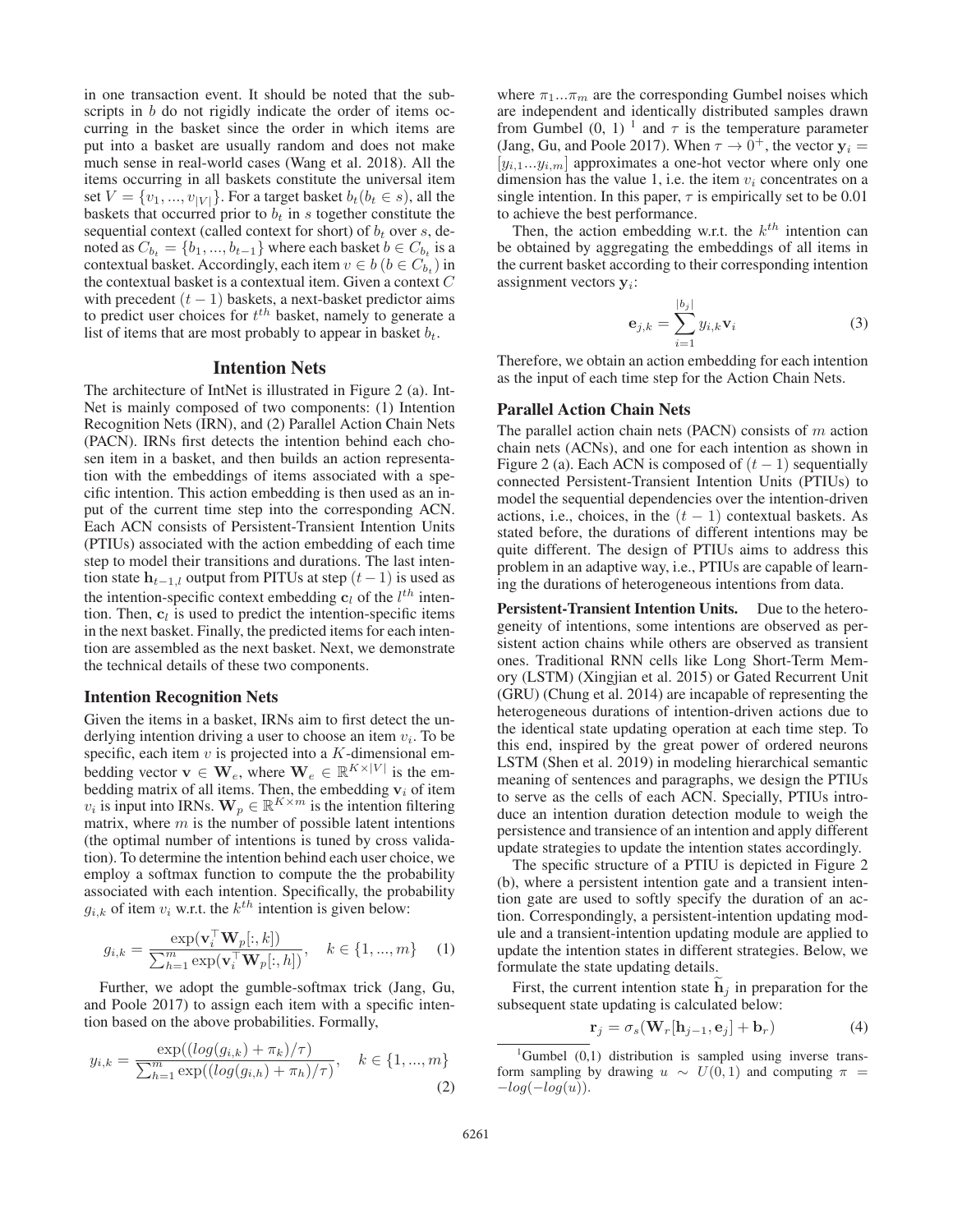

Figure 2: (a) The Intention Nets model consist of two main components: Intention Recognition Nets and Parallel Action Chain Nets (PACN); (b) The Persistent-Transient Intention Unit (PTIU) introduces a persistent gate and transient gate (see the blue dash line square) to respectively determine the persistent part and transient part of the intention state and update them accordingly.

$$
\mathbf{z}_{j} = \sigma_{s}(\mathbf{W}_{z}[\mathbf{h}_{j-1}, \mathbf{e}_{j}] + \mathbf{b}_{z})
$$
 (5)

$$
\mathbf{h}_{j} = \sigma_{t}(\mathbf{W}_{h}[\mathbf{r}_{j} * \mathbf{h}_{j-1}, \mathbf{e}_{j}] + \mathbf{b}_{h})
$$
(6)

 $h_j = \sigma_t(\mathbf{W}_h[\mathbf{r}_j * \mathbf{h}_{j-1}, \mathbf{e}_j] + \mathbf{b}_h)$  (6)<br>where  $\mathbf{r}_j$  and  $\mathbf{z}_j$  are the vectors of reset gate and update gate respectively.  $\sigma_s$  and  $\sigma_t$  are activation functions and are specified as sigmoid and tanh respectively in this work.  $W_r$ ,  $W_z$ and  $W_h$  are the weight matrices while  $b_r, b_z$  and  $b_h$  are the corresponding biases.

Then, the persistent intention gate and the transient intention gate are designed to weigh the persistence and transience according to the intention state:

$$
\alpha_j = \sigma_{cs}(\mathbf{W}_{\alpha}[\mathbf{h}_{j-1}, \mathbf{e}_j] + \mathbf{b}_{\alpha})
$$
(7)

$$
\beta_j = 1 - \sigma_{cs}(\mathbf{W}_{\beta}[\mathbf{h}_{j-1}, \mathbf{e}_j] + \mathbf{b}_{\beta})
$$
(8)

where  $\sigma_{cs}$  is the activation function, which is specified to cumulative softmax (Shen et al. 2019) to predict the cut-off cumulative softmax (Shen et al. 2019) to predict the cut-off points of persistent and transient intentions in the state vector **h**<sup>j</sup>−<sup>1</sup> considering the cumulative effect of each dimension in  $h_{i-1}$ . To be specific, first a softmax function is used to transfer each dimension of the input vector into a probability value and then cumulative sum (cumsum) is performed on the output vector of the softmax function.

$$
cumsum(x_1, x_2, ..., x_n) = [x_1, x_1 + x_2, ..., x_1 + x_2 + ... + x_n]
$$
(9)

This is based on the assumption that the information for persistent intention is encoded in a particular part with some adjacent dimensions of  $\mathbf{h}_{i-1}$  and will be passed to the similar dimensions of the next states continuously to play long-term impact. In contrast, the information for transient intention is stored in a different part with other adjacent dimensions of **h**<sub>j−1</sub> and will be updated by the current intention in the current state to reduce its impact on the future choices of items.

Moreover, we introduce the resilient gate as an adaptive tradeoff between persistence and transience:

$$
\gamma_j = \alpha_j \circ \beta_j \tag{10}
$$

where  $\circ$  denotes the element-wise multiplication.

Therefore, the vector of last intention state  $h_{j-1}$  consists of three parts: the persistent state encoding part  $(\alpha_i - \gamma_i)$ , the resilient state encoding part  $\gamma_i$ , and the transient state encoding part  $(\beta_j - \gamma_j)$  as illustrated in 2 (b). As a result, PTIUs respectively update the information from the last state to the current state with three different strategies: (1) the states associated with the persistent state encoding part are completely copied from the last states to the current ones to maintain the persistent impact; (2) the states corresponding to the transient part are completely updated with the information from the current action; and (3) the resilient states combine the information from the last state and current input as a tradeoff. Following these strategies, we update intention state **h**<sub>j</sub> of the current time step by taking the last state  $h_{i-1}$ and the current candidate state  $\mathbf{h}_i$  as the input:

$$
\mathbf{h}_{j} = (\alpha_{j} - \gamma_{j}) \circ \mathbf{h}_{j-1} + \gamma_{j} \circ ((1 - z_{j}) \circ \mathbf{h}_{j-1} + z_{j} \circ \tilde{\mathbf{h}}_{j}) + (\beta_{j} - \gamma_{j}) \circ \tilde{\mathbf{h}}_{j} \quad (11)
$$

where  $z_j$  and  $h_j$  are the reset gate and candidate intention state at the current time step calculated in Eqs. 5 and 6 respectively.

Thanks to the special design of PTIU, which enables to effectively model the different state transitions for different intentions with heterogeneous durations.

#### Next-basket Prediction

Once the sequence of the  $(t-1)$  contextual baskets has been input into the IntNet, the last intention states are used as the contextual embedding to predict the next intention-specific choices for filling the next-basket. We concatenate the contextual embedding vectors for all intentions to form a contextual embedding matrix for all intentions:

$$
C = [h_{t-1,1}, h_{t-1,2}...h_{t-1,m}] \tag{12}
$$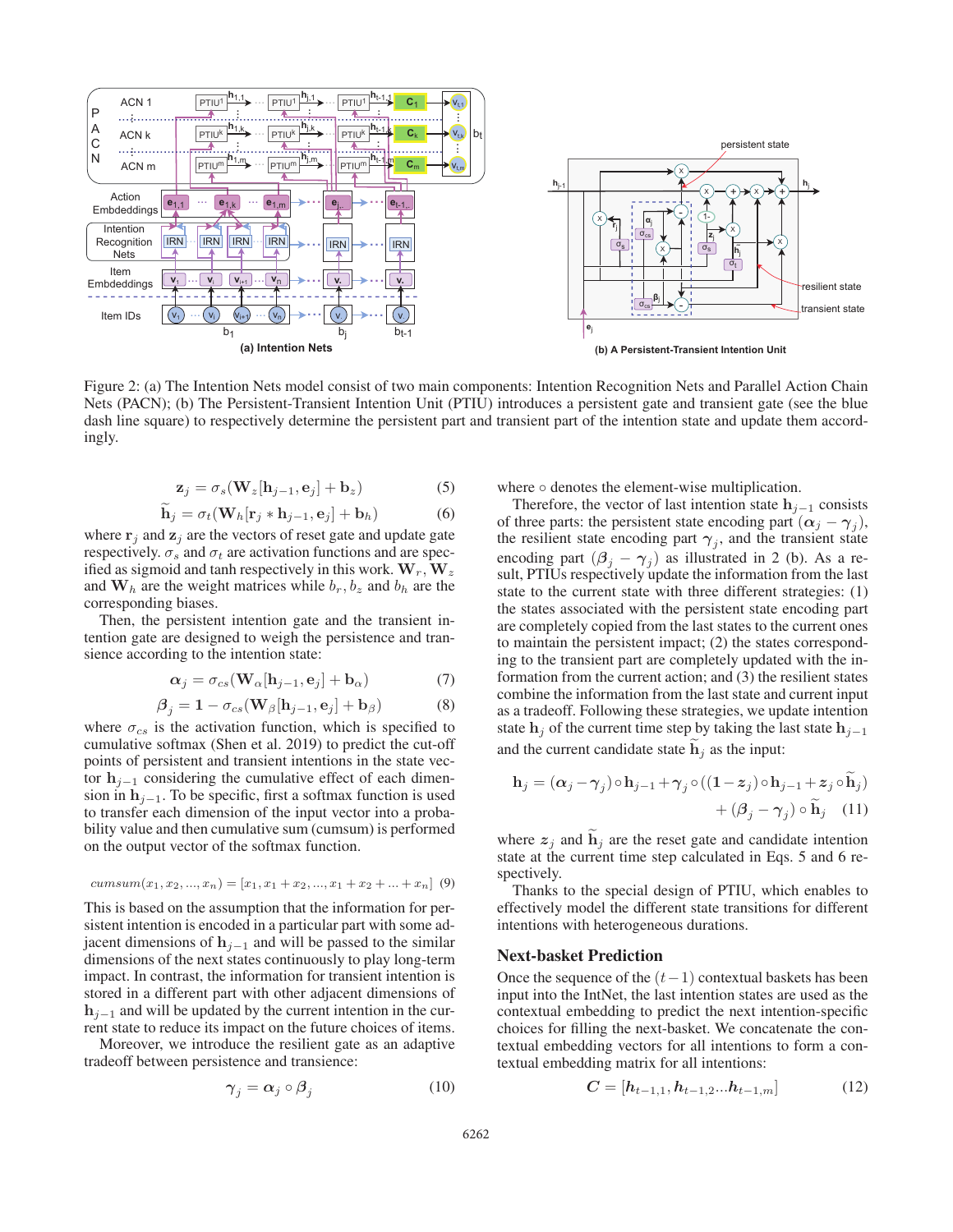#### Algorithm 1 Model parameter learning procedure

- 1:  $B$  ← Get mini-batch from all context-target basket pairs
- 2:  $\mathcal{N} \leftarrow$  Sample a set of negative items  $V_{v_i}^{\top}$ , for each item  $v_k$  from each target basket  $v_k \in h_k(h_k \in \mathcal{B})$  $v_t$  from each target basket  $v_t \in b_t(b_t \in \mathcal{B})$ 3: Compute mini-batch loss using Eq. 16:
- $\mathcal{L}_{\mathcal{B}} \leftarrow \frac{1}{|\mathcal{B}|} \sum_{\leq v^+, V^- \geq \leq \leq \mathcal{B}, N \geq} \mathcal{L}(v^+, V^-)$
- 4: Update parameters:  $\Theta \leftarrow \Theta \Gamma_{Adam}(\nabla_{\Theta} \mathcal{L}_{\mathcal{B}})$

Given a candidate item  $v_t$ , we extract its specific contextual embedding from the above contextual embedding matrix according to the intention inferred for  $v_t$ :

$$
\mathbf{C}_{\mathbf{v_t}} = \mathbf{y}_t^\top \mathbf{C}^\top \tag{13}
$$

where  $y_t$  is the intention vector of item  $v_t$  and each of its elements is calculated via Eq. 2. Suppose that a candidate item  $v_t$  is associated with the 1<sup>st</sup> intention, and its corresponding intention vector  $y_t = [1, 0, 0...0]$ . Namely, it will be treated as the  $1^{st}$  intention-driven choice for the next basket.

Then the inner product is applied as a score to quantify the relevance degree between the candidate item  $v_t$  and the given context  $C$ :

$$
\delta(v_t, C) = \mathbf{C}_{\mathbf{v_t}} \mathbf{v_t}
$$
 (14)

Accordingly, the conditional probability of a user to choose the item  $v_t$  under the context C is obtained according to the above score in terms of logistic function:

$$
p(\hat{v}_t|C;\Theta) = \frac{1}{1 + e^{-\delta(v_t,C)}}\tag{15}
$$

where  $\Theta$  is the set of model parameters to be learned over all the sequences of baskets in a dataset.

Finally, without loss of generality (Wan et al. 2018) and according to Eq. 15, the top-n items with the highest probabilities are selected to fill the next basket.

## Loss Function and Parameter Learning

Taking the negative log over the conditional probability  $p(v|C)$  (Eq. 15), we obtain the loss function:

$$
\mathcal{L}(v^+, V^-) = -[\log(p(v^+|C) + \sum_{v^- \in V^-} \log(1 - p(v^-|C))]
$$
\n(16)

where 15,  $v^{+}$  and  $V^{-}$  are the positive and negative sample sets for each item in the next basket. Here, we adopt the negative sampling strategy (Goldberg and Levy 2014) due to the huge number of items. Given context  $C$  and the corresponding true next basket  $b_t$  including  $|b_t|$  chosen items, we build  $|b_t|$  contrastive pairs for training the model. Each contrastive pair takes one item from  $b_t$  as the positive sample  $v^+$  while randomly sample  $|V^-|$  negative items from the item set  $V \setminus b_t$  to form the negative sample set  $V^-$ . The loss of each contrastive pair  $\langle v^+, V^- \rangle$  is composed of the loss  $-\log(p(v^+|C))$  of one positive sample and the loss  $-\log(1-p(v^-|C))$  for each negative sample. The model parameters are updated by minimizing the loss  $\mathcal{L}(v^+, V^-)$ of all contrastive pairs in one mini-batch each time.

Our model is implemented using Tensorflow 1.4. We only present a brief scheme of the learning procedure on a minibatch in Algorithm 1 due to the limited space. We use Adam (Kingma and Ba 2015) for gradient learning, as illustrated by  $\Gamma_{Adam}$  in Algorithm 1. The initial learning rate is empirically set to 0.001 and the batch size is set to 50.

# Experiments and Evaluation

# Data Preparation

Two real-world online transactional datasets are used for the experiments:  $(1)$  Tmall<sup>2</sup> released by IJCAI-15 competition, which recorded the purchased baskets from each anonymous user on Tmall platform (The Chinese version of Amazon) in six months. Each basket is associated with a purchase date with no timestamp for each item inside transaction; and  $(2)$  Tafeng<sup>3</sup> released on Kaggle, which contains the transactional data of a Chinese grocery store generated in four months, whose format is similar to Tmall. Both datasets are commonly used to test the performance of next-basket prediction (Yu et al. 2016; Guidotti et al. 2018).

First, a set of sequences is extracted from each dataset where each sequence consists of all the baskets purchased by a user. The baskets inside each sequence are ordered by the purchasing time. To feed the data into the model well, we follow a common manner to build sequence instance sets for training and test where each instance is in the form of  $\langle C, b_t \rangle (C = \{b_1, b_2, ..., b_{t-1}\}), C$  and  $b_t$  indicate context and target baskets respectively. Specifically, a fixed sequence length t (i.e., 5 and 8 for Tmall and Tafeng respectively) is set for each dataset according to the data characteristics. Sequence instances of length-t are extracted from the original sequences by employing the sliding window technique (Tanbeer et al. 2009) on original sequences longer than t while padding and masking (Collins et al. 2012) on those shorter than t respectively. Second, we make three trainingtest splits on the sequence instance set by randomly selecting 20%, 30% and 40% of the instances whose target basket happens in the last 30 days respectively for test while others for training. The characteristics of experimental datasets are shown in Table 2. Our method consistently outperforms all the baselines on all proportions, and only the results w.r.t. the 30% split are reported due to the limited space.

## Experimental Settings

Evaluation Metrics. Four commonly used accuracy metrics are employed to evaluate the recommendation performance of our method and the baselines. They are Recall, F-1 Score, Hit-Ratio (HR) and normalized Discounted Cumulative Gain (nDCG) (Liu et al. 2018; Yang et al. 2018).

Comparison Methods. Besides IntNet, IntNet-S is a simplified version including a single ACN and is built on the homogeneous intention assumption. It is aimed to demonstrate the effectiveness of PACN of IntNet in handling different heterogeneous intentions. In addition, IntNet-GRU

<sup>2</sup> https://tianchi.aliyun.com/dataset/dataDetail?dataId=42

<sup>3</sup> https://www.kaggle.com/chiranjivdas09/ta-feng-grocerydataset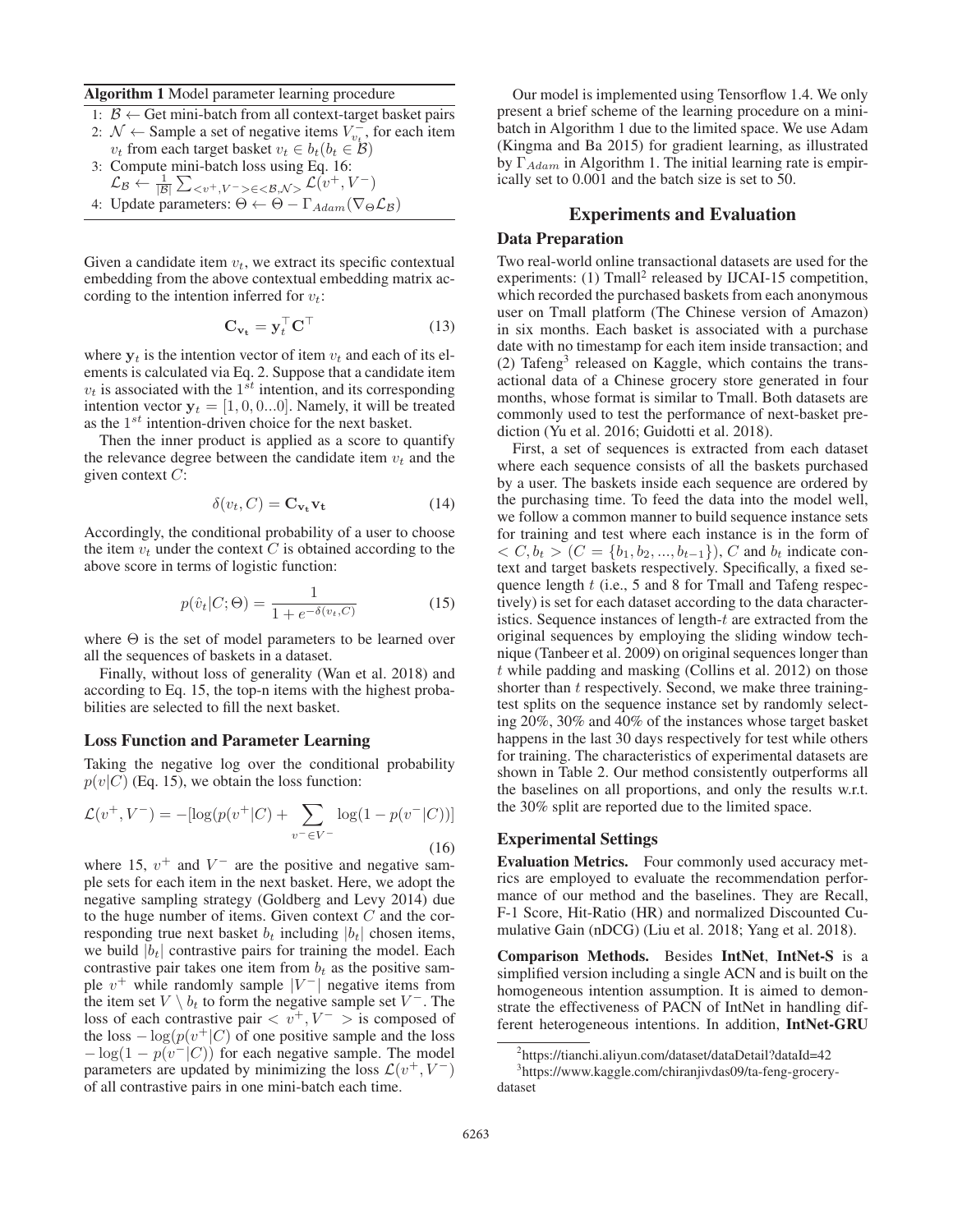Table 1: Prediction accuracy on two real-world datasets

|                  | Tmall  |        |        |        |        |         | <b>Tafeng</b> |        |        |        |        |         |
|------------------|--------|--------|--------|--------|--------|---------|---------------|--------|--------|--------|--------|---------|
|                  | F1@5   | F1@20  | HR@5   | HR@20  | nDCG@5 | nDCG@20 | F1@5          | F1@20  | HR@5   | HR@20  | nDCG@5 | nDCG@20 |
| TBP              | 0.0282 | 0.0312 | 0.0210 | 0.0488 | 0.0642 | 0.1002  | 0.0252        | 0.0310 | 0.0187 | 0.0379 | 0.0842 | 0.1000  |
| <b>FPMC</b>      | 0.0614 | 0.0538 | 0.0876 | 0.2068 | 0.0645 | 0.1088  | 0.0618        | 0.0565 | 0.0668 | 0.1468 | 0.0564 | 0.1012  |
| <b>HRM</b>       | 0.0848 | 0.0788 | 0.1010 | 0.2322 | 0.0854 | 0.1362  | 0.0847        | 0.0785 | 0.0800 | 0.1788 | 0.0786 | 0.1326  |
| <b>DERAM</b>     | 0.1080 | 0.0816 | 0.1226 | 0.2551 | 0.1028 | 0.1600  | 0.1038        | 0.0824 | 0.0906 | 0.1956 | 0.1312 | 0.1628  |
| <b>NAM</b>       | 0.1088 | 0.0819 | 0.1224 | 0.2498 | 0.1148 | 0.1715  | 0.1108        | 0.0736 | 0.0978 | 0.1739 | 0.1301 | 0.1507  |
| Beacon           | 0.1200 | 0.0880 | 0.1268 | 0.2746 | 0.1262 | 0.1876  | 0.1100        | 0.0897 | 0.0988 | 0.2012 | 0.1304 | 0.1626  |
| <b>MCPRN</b>     | 0.1202 | 0.0882 | 0.1224 | 0.2755 | 0.1267 | 0.1892  | 0.1090        | 0.0897 | 0.1014 | 0.2137 | 0.1328 | 0.1669  |
| IntNet-S         | 0.1182 | 0.0787 | 0.1309 | 0.2449 | 0.1237 | 0.1613  | 0.1102        | 0.0810 | 0.0942 | 0.1920 | 0.1315 | 0.1623  |
| IntNet-GRU       | 0.1202 | 0.0880 | 0.1220 | 0.2752 | 0.1263 | 0.1888  | 0.1104        | 0.0824 | 0.0946 | 0.1956 | 0.1316 | 0.1625  |
| IntNet           | 0.1238 | 0.0934 | 0.1378 | 0.2857 | 0.1416 | 0.2018  | 0.1161        | 0.0971 | 0.1078 | 0.2283 | 0.1395 | 0.2001  |
| Improve $(\%)^4$ | 3.00   | 5.87   | 5.30   | 3.70   | 11.76  | 6.66    | 4.78          | 8.25   | 6.31   | 6.83   | 5.05   | 19.89   |

| Table 2: Statistics of datasets |         |                     |  |  |  |  |  |  |
|---------------------------------|---------|---------------------|--|--|--|--|--|--|
| <b>Statistics</b>               |         | <b>Tmall Tafeng</b> |  |  |  |  |  |  |
| #Sequences                      | 135,014 | 10,453              |  |  |  |  |  |  |
| #Baskets                        | 399,008 | 60,392              |  |  |  |  |  |  |
| #Items                          | 98,727  | 11,207              |  |  |  |  |  |  |
| Avg. sequence length            | 2.96    | 5.78                |  |  |  |  |  |  |
| Avg. basket size                | 3.08    | 8.42                |  |  |  |  |  |  |

is the version replacing the PTIUs in IntNet with general GRUs, which is compared with IntNet to justify the efficacy of PTIUs in handling intentions with different durations. The following representative and state-of-the-art approaches built on various models from sequential patterns to mixture models are selected as baselines.

- **TBP**: a next-basket predictor based on the temporal annotated recurring sequence to capture different factors influencing the user decision process (Guidotti et al. 2018).
- FPMC: a Markov chain-based approach which factorizes the transition matrix between items from adjacent baskets for next-basket prediction (Rendle and et al. 2010).
- HRM: a hierarchical representation model to predict the next basket based on the representations of a user and his/her last basket (Wang et al. 2015).
- **DERAM**: an RNN-based model which learns a dynamic representation of a user based on the historical baskets to predict the next basket (Yu et al. 2016).
- NAM: a model which incorporates the attention mechanism into RNN to track a user's evolving appetite for items for next-basket prediction (Bai et al. 2018).
- Beacon: a state-of-the-art next-basket predictor using RNN to encode the basket sequence while incorporating the intra-basket correlations (Le and Lauw 2019).
- MCPRN: a next-item recommender using multiple channels to model different types of items in a basket (Wang et al. 2019a). We modified it for next-basket prediction.



Figure 3: Recalls of Intention Nets and other compared methods.

Parameter Settings. For a fair comparison, we initialize each baseline model with the parameter settings in the original papers and then tune them on our datasets for best performance. In our model, the dimensions of item embeddings and intention states are empirically set to 100. The number of channels  $m$  is set to 3 by tuning on the validation set.

## Performance Evaluation

We conduct extensive experiments to evaluate our model by answering the following questions:

Q1: How does our model perform compared with the baseline approaches in terms of prediction accuracy?

Q2: How does PACN for modeling multiple heterogeneous intentions perform compared with a single ACN for modeling only a homogeneous intention?

Q3: How does the PTIU perform in handling intentions with different durations?

Reply to Q1: IntNet vs. Baselines. We compare the prediction accuracy of IntNet with those of the seven baselines and present the results in Table 1. In TBP, we set the the minimum item occurrence times in the whole dataset to 5 and the minimal number of baskets per user to 10. TBP is based on frequent-pattern mining which is usually biased to frequent items. Moreover, TBP can only handle users with sufficient data due to its user-centralized design, performing the worst. The number of factors is set to 50 in FPMC for the best performance. Compared with TBP, FPMC can cover much more items and thus can achieve better performance. However, FPMC assumes strict first-order dependencies be-

<sup>4</sup> Improvement over the best performance achieved on all compared methods.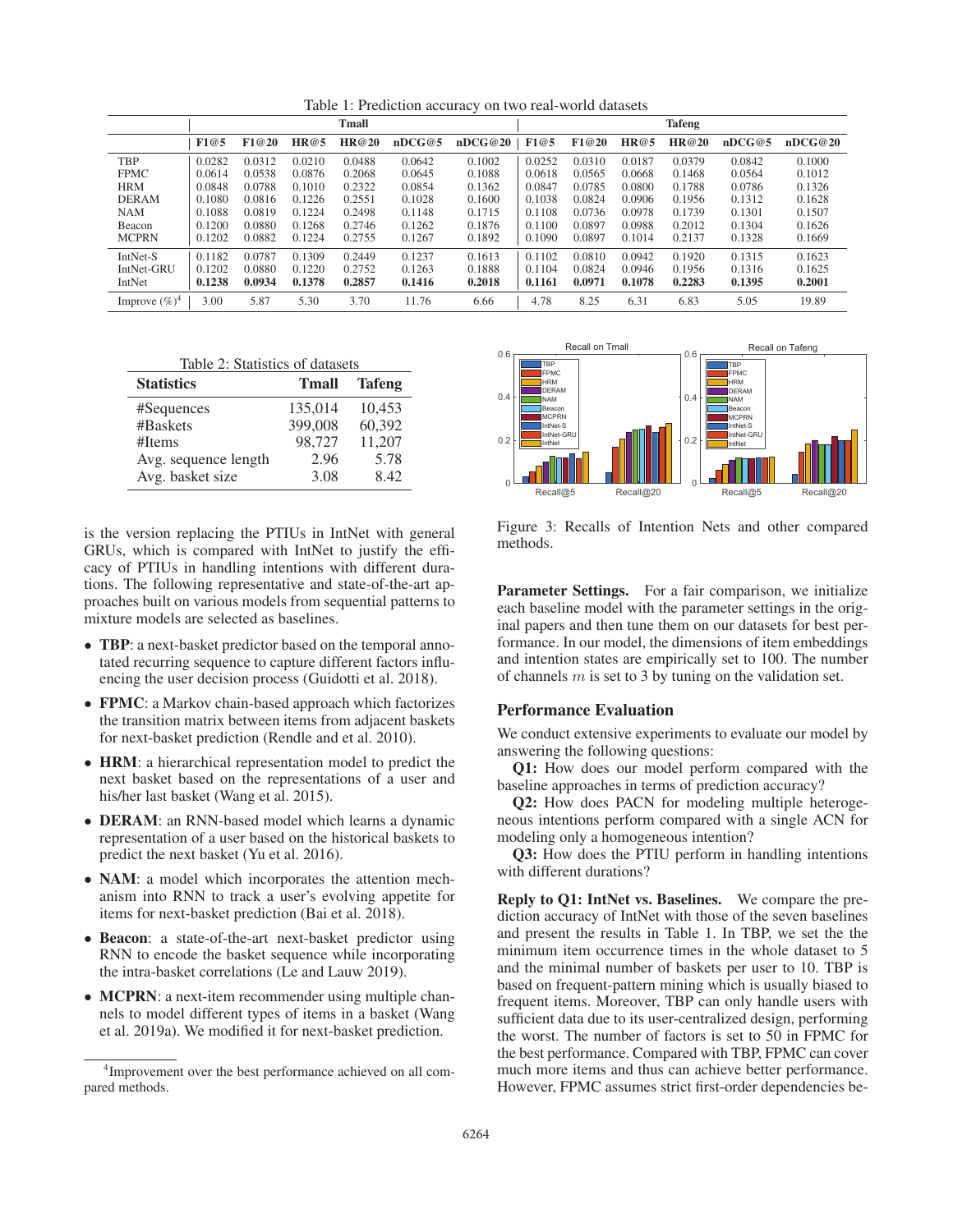

Figure 4: Intention assignment visualization of the items in two sampled baskets on Tafeng.

tween any adjacent baskets, which may not be always true in the real life. The sizes of item embedding and state vectors (if there is any) are empirically set to 100 in the other five baselines for best performance. HRM relaxes the strict assumption in FPMC by learning latent representations of both items and baskets for better performance. Both FPMC and HRM capture the first-order dependencies between adjacent baskets while ignoring higher-order dependencies, leading to limited accuracy. DERAM employs an RNN to model the higher-order sequential dependencies among multiple baskets and thus generates more accurate prediction. NAM incorporates the attention mechanism into RNN to emphasize those more relevant items and baskets for better prediction while Beacon incorporates intra-basket correlations into RNN for coherent basket prediction. MCPRN employs multiple channels to model dependencies among different types of items independently to avoid the noisy information from irrelevant items. However, it still cannot handle the complex behaviours driven by heterogeneous intentions holding different durations due to its oversimplified PSRU cells.

In contrast, by modeling the transitions of actions for different intentions with different ACNs and carefully updating different intention states respectively in each PTIU, Int-Net can well model the complex and heterogeneous user behaviours for better next-basket prediction. Consequently, it achieves 3% to 19.89% improvements over the bestperforming baseline w.r.t. all the metrics on both datasets (cf. the bottom row of Table 1). The recall also shows IntNet leads the baselines with a clear margin (cf. Figure 3).

Reply to Q2: Heterogeneous Intention Modeling vs. Homogeneous Intention Modeling. To demonstrate the efficacy of modeling multiple heterogeneous intentions with PACN, we compare the performance of IntNet with that of IntNet-S. It is clear that IntNet achieves much higher accuracy than IntNet-S as shown in Table 1 and Figure 3. Particularly, IntNet achieves at least 15% improvement on most metrics like F1@20, HR@20, nDCG@20 and Recall@20 on both datasets, which proves that user choices are driven by different heterogeneous intentions instead of a single homogeneous one assumed by most of the existing approaches.

Reply to Q3: PTIU vs. GRU in Modeling Intentions with Different Durations. To demonstrate the effectiveness of our PTIU cells equipped in IntNet in modeling intentions with different durations, we compare IntNet with IntNet-GRU. It is clear that IntNet performs much better in terms of



Figure 5: Persistent (denoted as  $\alpha$ ) and transient (denoted as  $\beta$ ) intention gate values of a sampled sequence of 8 baskets from Tafeng. Top-5 dimensions (e.g.,  $\alpha_1, \ldots, \alpha_5$ ) with the largest values of each gate are shown for a clear view (a color version works better).

all four accuracy metrics on both datasets. Particularly, the HR@20 and nDCG@20 of IntNet are at least 10% higher than that of IntNet-GRU on Tafeng. This justifies the obvious advantages of PTIUs over GRUs in handling intentions with different durations.

#### Visualization of the IntNet Working Mechanism

To interpret the working mechanism of IntNet, we sample baskets from Tafeng and visualize the intention assignments in terms of **y** (cf. Eq. 2) and intention durations in terms of persistent-transient gates  $\alpha$  and  $\beta$  (cf. Eqs. 7 and 8).

Intention Assignments. Figure 4 describes the intention assignment of sampled baskets  $b_1$  and  $b_2$ . It is clear that the choices on different items (e.g.,  $v_1, v_2, v_6$ ) in one basket (e.g.,  $b_1$ ) are commonly driven by different intentions (e.g., intentions 1, 2 and 3) and most of the choices concentrate on one intention indicated by the darkest color. This essentially justifies the necessity and rationality of the parallel-network structure inside PACN in IntNet.

Intention Gates. Figure 5 depicts the intention gate values in two ACNs (ACN1 and ACN3) of a sampled sequence composed of 8 baskets. It is obvious that the persistent gate stably has much larger values than transient gate in ACN1 (the left sub figure) while the case is reversed in ACN3 (the right sub figure). This indicates that ACN1 mainly models the action transitions for persistent intentions while ACN3 mainly models those for transient intentions behind the sampled sequence, proving the efficacy of the designed PTIU to capture heterogeneous intentions with different durations.

## **Conclusions**

In this paper, we have proposed Intention Nets (IntNet) to effectively model the complex and heterogeneous user behaviours for accurate next-basket prediction, which cannot be well addressed by existing next-basket prediction works. IntNet utilizes intention recognition nets to disentangle the potential intentions from the observed user choices in baskets and parallel action chain nets to model the transitions inside each action chain to accomplish an intention in parallel. The empirical evaluation on the real-world datasets shows its superiority over the state-of-the-art approaches.